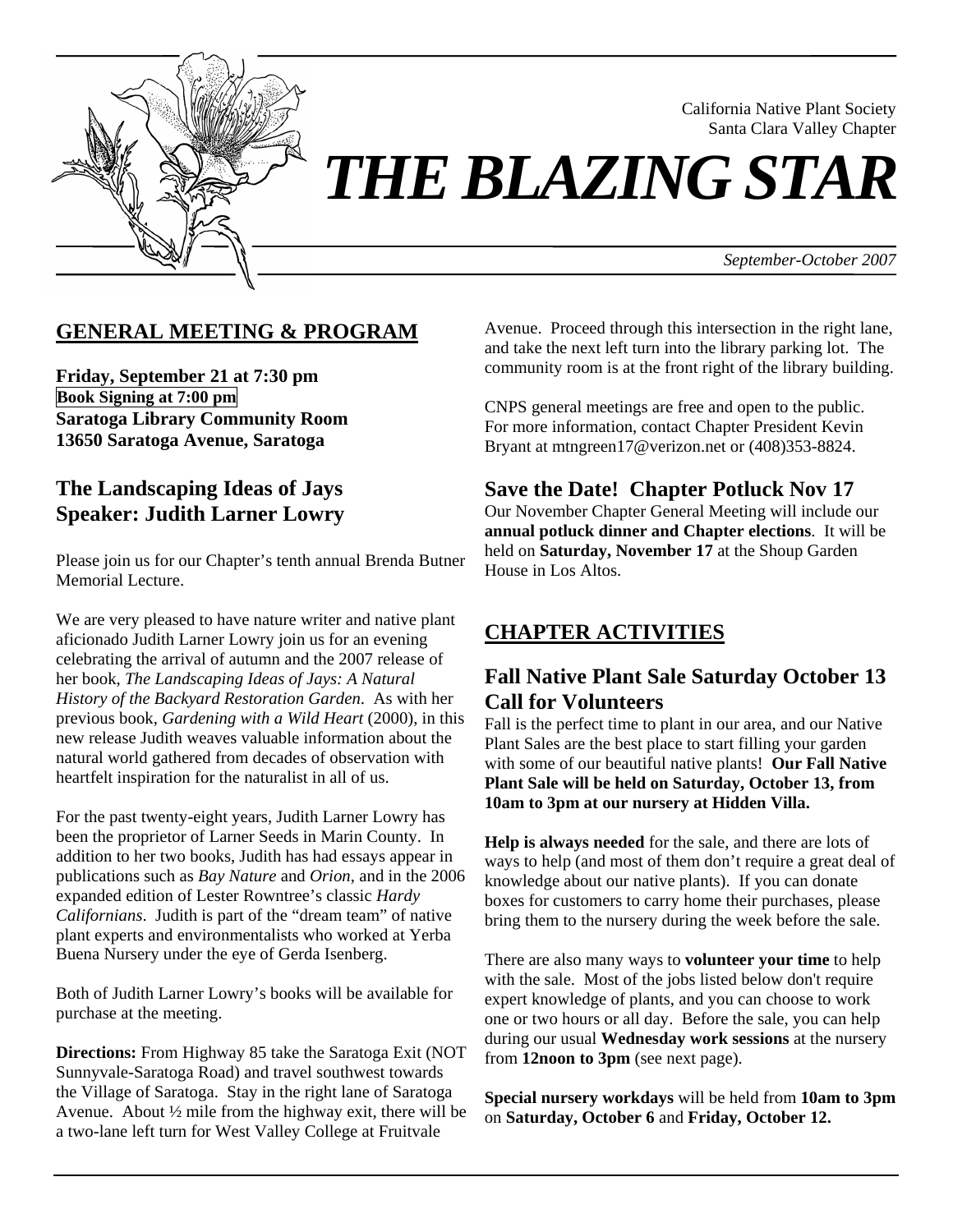On these days we will prepare the nursery and the plants for the sale. If you'd like to come and help, bring your hat, sunscreen and water, and your lunch if you'd like.

#### **Help Needed on the Day of the Sale**

On the day of the sale, we will need:

- People to help set up before the sale (starting at **8am**)
- People to help with parking
- People to answer customers' questions about the plants and help them decide which plants to purchase
- People to write sales tags before customers go to the cashiers to pay for their plants
- **Cashiers**
- People who will help customers take their purchases to their cars and bring back the wagons and carts to the nursery
- People to help clean up after the sale (**3-4pm**)

The plant sales are always lots of fun to work at, and we hope you'll come and help! Lunch will be provided to volunteers, too. You do not need to sign up in advance – just come to the nursery at the time you'd like to work.

For more information about volunteering or the plant sale, please contact one of the coordinators with the time you'd like to work and the job you'd like to do (if you have a preference).

**Contact information** for the coordinators:

Jean Struthers (650)941-2586, JeanStruthers@aol.com Ray Deutsch (650)365-6136, henrymarsh@yahoo.com

**Directions**: Hidden Villa is located on Moody Road west of Foothill College. From Hwy 280 in Los Altos Hills, take the Moody Road exit and head west. Two miles west of Foothill College, look for the Hidden Villa sign and driveway on the left. Proceed over the bridge, and park in the visitor center parking lot to your right. The Native Plant Nursery is at the greenhouse just beyond the visitor center.

# **Native Plant Nursery**

Almost all the plants for sale at the spring and fall sales are raised by Chapter volunteers during our weekly native plant nursery work sessions. The sessions take place every **Wednesday,** from **12noon to 3pm**. Bring garden gloves, sunhat, clippers, and your lunch. Other tools will be provided at the nursery. Knowledge of plants is not necessary: your willingness to help is all that's required.

For more information, contact Jean Struthers at (650)941- 2586 or JeanStruthers@aol.com; or Ray Deutsch at (650)365-6136 or henrymarsh@yahoo.com.

### **Gardening with Natives**

Gardening with Natives (GWN) is a special interest group within the Chapter, which meets on the first **Thursday** of each month, usually at the Peninsula Conservation Center (PCC) in Palo Alto (directions below). The group is open to all, and includes a mix of seasoned native plant gardeners as well as beginners. Newcomers are always welcome.

**Thursday, September 6, 7-9pm**, at the PCC, Palo Alto **Invasive Plants in the Garden**, a talk by Angel Guerzon.

Angel Guerzon is the Program Chair of California Horticultural Invasive Prevention Partnership (Cal-HIP) and a partner in the Silver Tree Landscape Design firm in Santa Cruz. He has been a member of the CNPS Santa Cruz Chapter for 10 years, worked at the Santa Cruz Arboretum for 8 years, and has been in the horticultural business for 35 years-- in both the retail and wholesale arenas.

While gaining a B.A. in Fine Arts, Angel Guerzon developed a passion for plants. After graduating he found a temporary job in a nursery as he looked for work in his field of art. After twenty years in the nursery business, Angel finally realized that he should have majored in botany. He has fulfilled his artistic urges through the form of landscape design.

Angel is one of Santa Cruz's foremost plant experts and is well regarded for his knowledge. With his extensive plant palette and artistic eye, his plant designs unfold into a beautiful living art form.

#### **Thursday, October 4, 7-9pm**, at the PCC, Palo Alto **Fall Seed and Cutting Exchange**

Want native plants for your garden without spending an arm and a leg? Are you the kind who likes sharing the bounty of your native garden with fellow gardeners? Well then, GWN's annual seed and cutting exchange is just for you. Come and browse the diverse offerings, ranging from easy-to-grow to hard-to-find. Go home with seeds and cuttings of new native plants – for free! Bring coin envelopes and plastic bags/paper towels to carry seeds and cuttings home.

If you can, bring native plant seeds and cuttings from your own garden to share. If you are so inspired, label them to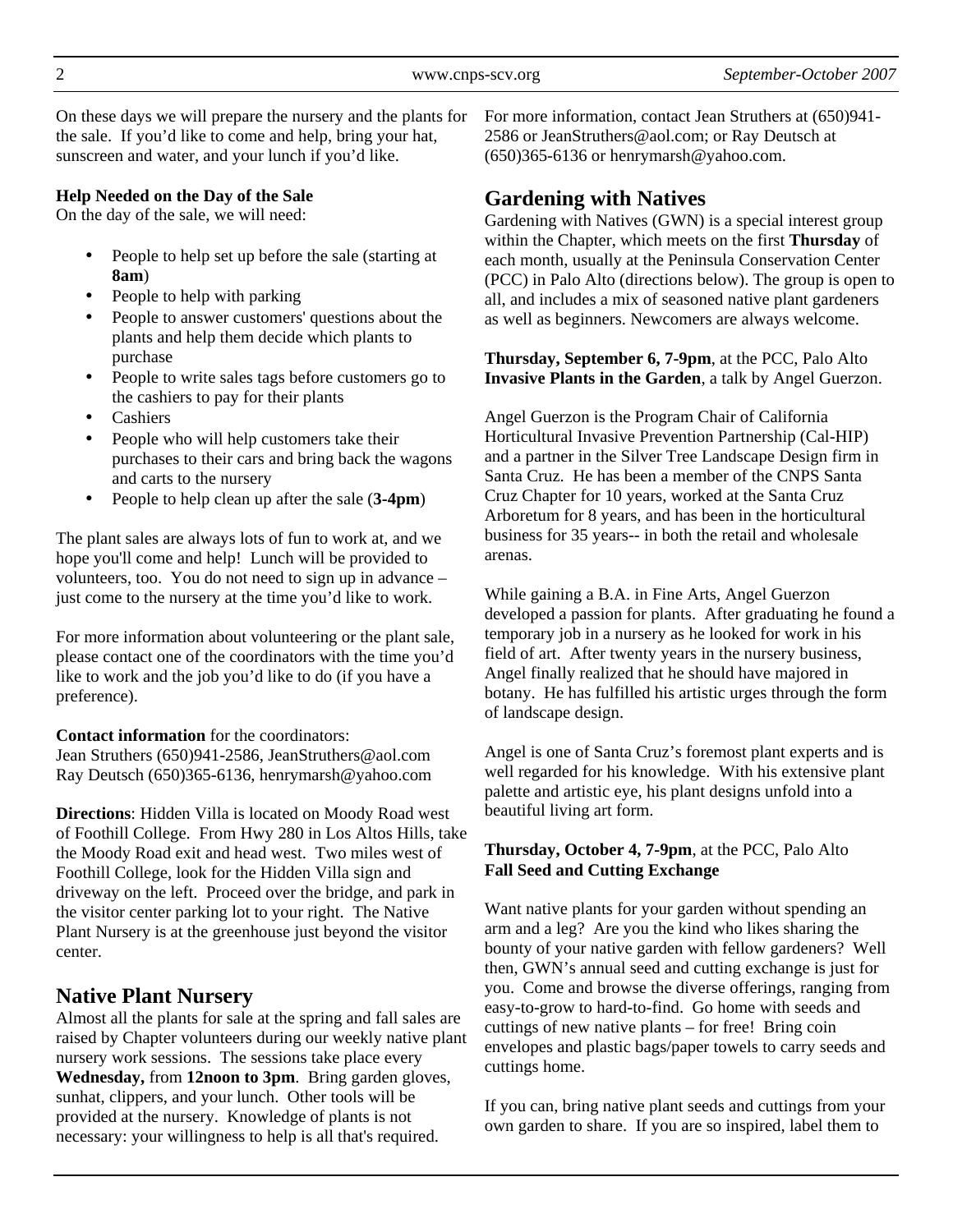make them easy to browse; attach helpful hints about growing them; and display photos of plants in bloom. Keep cuttings cool and moist in a bucket or container. Don't have native seeds/cuttings to share? No problem; there is usually enough material for all.

After introductions and announcements, you will have a chance to show and tell what you brought. Then the exchange will begin. Free and open to all! What a deal.

**Directions to the PCC:** (Peninsula Conservation Center), 3921 E. Bayshore Road, Palo Alto. From Highway 101, take the "San Antonio North" exit, get immediately into the left-hand turn lane, and turn LEFT onto East Bayshore. This will curve around to the left, then right. Turn right on Corporation Way. Then turn into the first driveway on your left, which leads to the PCC parking lot.

For more information on the Gardening with Natives group, visit its website at **www.GardeningWithNatives.com**. GWN maintains a Yahoo group with over 450 members, a true resource for native plant gardeners in this area. To join the Yahoo group, visit **groups.yahoo.com/group/ GardeningWithNatives**. To contact the GWN Steering Committee, email GardeningWithNatives@yahoo.com or call Arvind Kumar at (408)715-7020.

### **Native Hill - Gophers and Quail**

Our work at Native Hill is presently concentrating on mulching and pruning, and we are preparing several areas for poppies and Clarkia in anticipation of the coming rains.

We're also selecting plants to replace several bare patches where several plants have been lost to senescence and also to gophers. The gophers have recently taken up residence in the garden, and seem to be particularly fond of buckwheats and asters. The garden is also presently a favored spot for a covey of about 22 quail that especially like the seeds of Saint Catherine's lace and are regularly found concentrated in and around this plant.

As always, if you would like to volunteer at the garden or be added to the email list to be notified of upcoming workdays, contact Phil Higgins at phidor@juno.com or (650)941-4752.

### **Habitat Restoration at Edgewood Park**

Join us as we restore sensitive habitats at Edgewood Park and enjoy late season wildflowers. Lately we've been making good progress eradicating yellow star-thistle. Weeding sessions take place at the following times:

• **Friday mornings** throughout the year, starting at **9am**

• **Wednesday evenings** during daylight savings time starting at **5:30pm**

Our last Wednesday evening weeding session will take place **October 31**, since DST ends November 4 this year. Our **Saturday morning** work outings will resume next spring.

For weeding session details, including the latest schedules and meeting places, see our Weed Warriors website at **edgewood.thinkersrus.net.** Or contact Paul Heiple, at (650)854-7125 or pheiple@gmail.com, or email John Allen at jcakwa@earthlink.net.

### **Keying with Natives**

Join us on the last **Friday** of every month, from **6:30pm - 8:30pm**, in a fun gathering to meet with other native plant enthusiasts to sharpen your keying skills. The next meetings will be **August 31, September 28, and October 26** at the PCC building in Palo Alto. Contact David "Tex" Houston or Sally Casey for details. Contact David at tex009@sbcglobal.net, and Sally at (408)377-0989.

# **CHAPTER FIELD TRIPS**

**Chapter field trips** are free and open to the public. They are oriented to conservation, protection and enjoyment of California native plants and wildlife, and we adhere to all rules and guidelines for the lands on which we are visiting.

**In our region it is very important to be prepared for hiking on rugged & steep terrain, wide temperature ranges and rapidly changing conditions at any time of year. All participants should wear sturdy footwear and carry sufficient water, sun protection, food, clothing layers, personal first aid and other supplies you may need. If you have any questions about your ability to participate in a particular field trip, please contact the trip leader in advance.** 

**Oct 20 Sat 10am Sanborn-Skyline County Park**  Join leader Kevin Bryant on this exploration of the summit area of this beautiful park above Saratoga. We'll hike amongst old growth Douglas-fir, examine oak species and look for color in the California black oaks, see sandstone outcrops of the type found at nearby Castle Rock State Park, and all the while take in commanding views of the Bay Area.

We'll meet at the parking lot at Saratoga Gap, at the intersection of Hwy. 9 and Hwy. 35, and caravan from there to set up an easy car shuttle and then on to our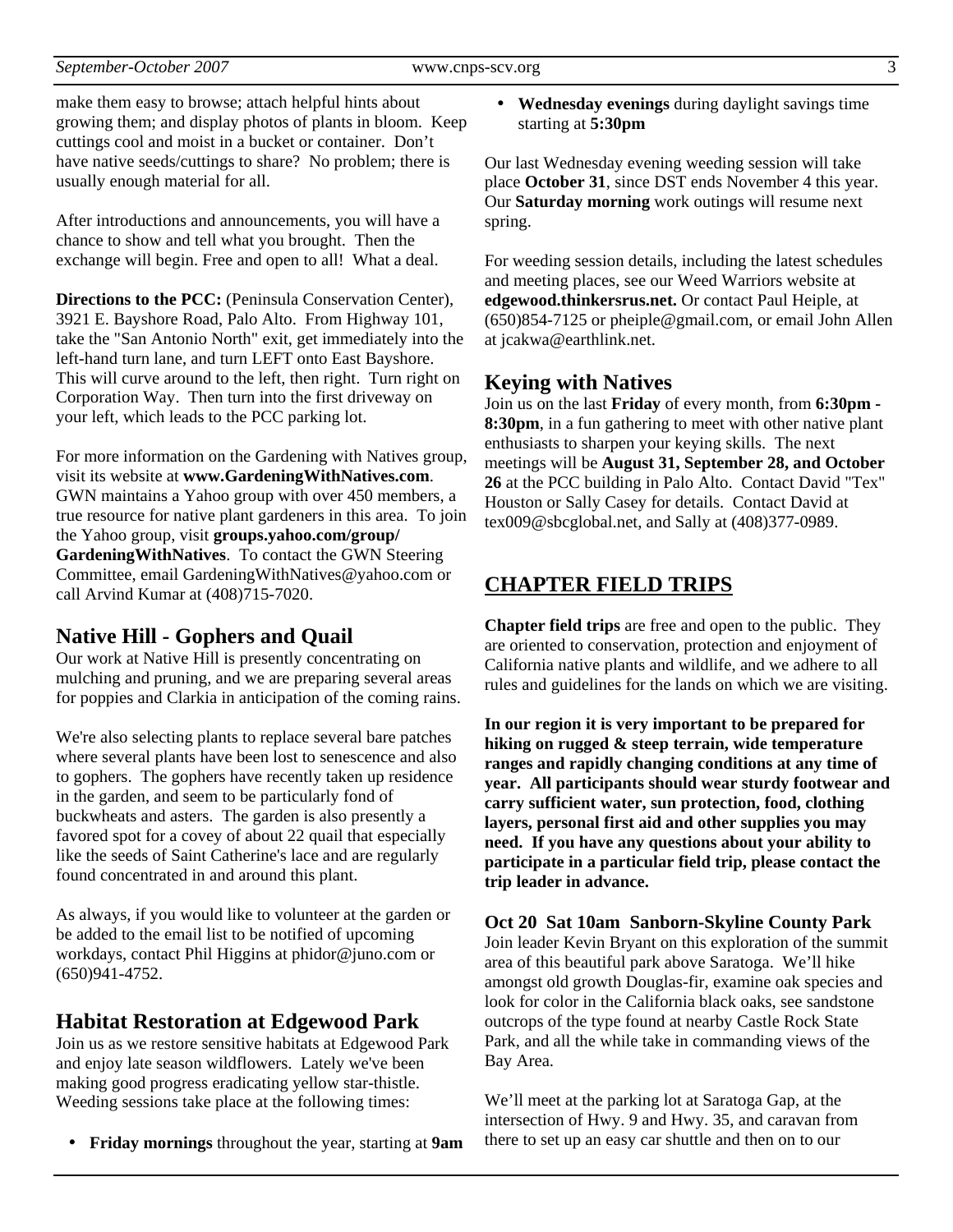trailhead. Total distance will be less than 6 miles, with an elevation loss/gain of less than 1,000 ft. Be sure to bring lunch or a snack and plenty of water.

The trip is expected to **last until approximately 4pm**. For more information, contact Kevin at mtngreen17@verizon.net or (408)353-8824.

### **Post-Hike Potluck Dinner 4pm October 20**

After the Sanborn park hike listed above, participants are invited to Chapter members' Georgia and Bill's home near Skyline Blvd in southern San Mateo County for a potluck.

To attend the potluck (separate from the field trip) you **must** RSVP to Georgia ((650)941-1068 or georgiaStigall@yahoo.com) with number & names of attendees, to receive directions and what items to bring. Chapter members who cannot make the field trip but wish to attend the potluck are welcome to contact Georgia to RSVP and for more information.

Bring food to share (including grillable items if you wish), your favorite beverages, and both layers & sun protection (October can be warm or chilly at this 2400' location).

Please also bring your own table service (plates, utensils, cups, etc.) and a bag to take home dirty dishes. Our hosts will provide a gas grill, beverages, dishes as needed, views and wildlife.

# **State of Jefferson Field Trip Report**

*By Trip Co-Leader and Chapter President Kevin Bryant* 

On June 30th, nearly 30 CNPS members made a seven hour voyage to the area of far northern California that many consider to be the heart of the State of Jefferson. What follows is a summary of where we went and what we saw; the full story is available on our Chapter website at www.**cnps-scv.org** under Field Trips, Reports.

Situated right on the wild and scenic Klamath River, Sarah Totten campground was all ours, and offered a wonderful place for us to call Home Sweet Temporary Home. On Sunday July 1st, we caravanned to Cook & Green Pass via Saeid Creek Rd., making several stops on our way up. At our first stop, sharp eyes spotted an interesting saprophytic plant growing in the forest duff: *Monotropa hypopythis* or pinesap, and this was a first time sighting for most in the group. As we continued uphill, we found many other interesting and showy plants, including some that were being dug up by poachers! At the top, we explored the Pacific Crest Trail as it heads east of Cook & Green, and

got a taste of the rich flora of the region and its relationship to the geology.

Monday was *Calochortus* day, and we traveled to three very different locations finding all three species we were seeking in nice bloom: *C. persistens* high up on Gunsight Ridge just west of Yreka; *C. greenei* just over the border into Oregon; and *C. macrocarpus* in a wide valley north of Mt. Shasta.

Day three saw a return to Cook & Green, this time on the PCT west of the pass towards Red Buttes. We encountered many species not seen on the other side of the pass, including a seep with *Cypripedium californicum*, the California lady-slipper orchid. The top of our journey to Bee Camp opened up to an area of stunning vistas and a different flora, as the local botany closely follows the local geology and microclimate.

The next day was a trip to Alex Hole, a northeast-facing cirque situated at the shoulder of Coundry Mountain. We found a stunning array of species to occur in and around this glacially-carved bowl, including choice plants from genera *Lewisia, Erythonium*, and *Polemonium*, along with several orchid species. This is also the only place we encountered melting snow. I think...

We moved camp south for the rest of the trip, to yet another paradise situated on the summit of Scott Mountain Pass, south of Etna on Hwy. 3. This campground adjacent to large meadows with seeps and fens surrounded by rich woodlands provided ample opportunity for the botanically inclined to lose themselves in the identification and appreciation of such a diversity of species.

Jefferson, we shall return.

# **NRDB for Easy Plant Lists**

Anyone may obtain a plant list for many of our field trips by visiting the online Natural Resources Database (NRDB):

- Go to **www.nrdb.org**;
- Click on "checklist search";
- Fill in the fields. For example, Flora; select preserve by name  $\rightarrow$  S  $\rightarrow$  Sanborn CP; sort by Scientific Name;
- Click the "Search" button;
- Print out the resulting list to take with you on the hike.

If you have sightings/info you'd like to add to the NRDB list, submit your additions via the NRDB website's Sightings tab, or to Toni Corelli at (650)726-0689 or corelli@coastside.net.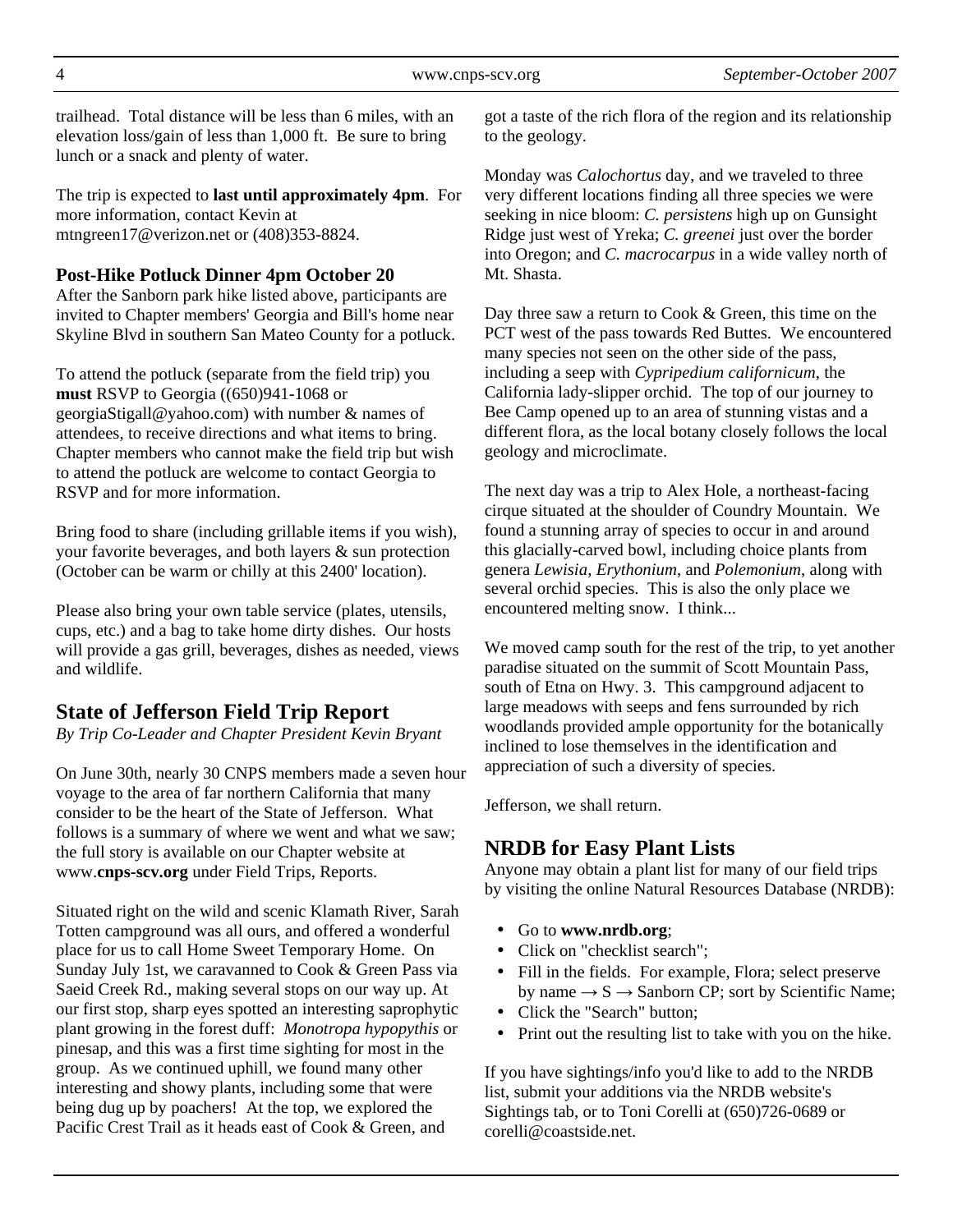*September-October 2007* www.cnps-scv.org 5

# **ANNOUNCEMENTS**

*News and Activities from Other Organizations*

### **Green Ways Day Sept. 30 in Los Gatos**

**Presentation Retreat & Conference Center** invites CNPS members to visit them for a Green Ways Day, an event to highlight organic gardening, beekeeping, and native plants. Our Chapter will host a table and present informal information, handouts, and discussion. We'll also be selling books.

The center includes a 10,000 sq. ft. eco-building with straw bale construction and a green roof. The facility has a wonderful organic veggie herb garden and the green roof contains yarrow and a few native bunchgrasses. On Green Ways Day, guided tours will be given of the LEED Gold Certified building, and there will also be a nature walk with a Youth Science Institute guide.

This family-oriented event is free and will take place from **1pm to 4pm on Sunday, September 30**. The Center is located at 19480 Bear Creek Road in Los Gatos. For more information contact Cindy Blain at cblain@presentation Center.org or (408)354-2346 x205. See their website at **www.PresentationCenter.org** for a map and directions.

# **YSI Wildlife Festival Sunday October 7**

As just described for the Presentation Center event, our Chapter sponsors tables at many events throughout the year. We set up a display, offer brochures, and discuss habitat and native plant concerns with visitors. Here is another event at which members are invited to attend and/or volunteer.

**YSI (Youth Science Institute)** will hold their 2007 Wildlife Festival on **Sunday, October 7** in Alum Rock Park (East San Jose) from **11am to 4pm**. Our Chapter has sponsored a table at this event for more than ten years. The message that all these cool wild animals would be gone if the native plants are gone is an important one to give to the youth. Perhaps we can get them to plant some natives and produce more habitat for wild animals and start and trend for the future. Members who would like to help can contact Paul Heiple at pheiple@gmail.com or call (650)854-7125.

### **State of the Estuary Conference A Greener Shade of Blue**

#### **October 16, 17 and 18, Scottish Rite Center 1547 Lakeside Drive, Oakland**

This important environmental conference provides a forum for scientists, resource managers, environmentalists, elected officials, stakeholders, and members of the public to assess the ecological health of the San Francisco Bay-Delta Estuary.

The conference sessions will address topics that include global change impacts, pollution and emerging contaminants, land use challenges, wetlands restoration, status of fish and wildlife, invasive species and Bay-Delta linkages.

The conference is sponsored by the San Francisco Estuary Project, CALFED Science Program and dozens of federal, state and local government agencies, non-profit organizations, businesses and others.

Registration fee for the entire conference is \$270 if paid by September 28, 2007 and includes three lunches and two poster session receptions. Special rates apply for students and groups. For more details, please check the conference Web site: http://sfep.abag.ca.gov/soe or contact Joan Patton of the San Francisco Estuary Project at (510)622-2406.

# **CHAPTER OFFICERS FOR 2007**

To learn more about our Chapter or give suggestions, please contact one of our officers listed below.

| <b>Title</b>      | <b>Name</b>   | <b>Phone</b> | Email           |
|-------------------|---------------|--------------|-----------------|
| <b>President</b>  | Kevin         | (408)        | mtngreen $17@$  |
|                   | <b>Bryant</b> | 353-8824     | verizon.net     |
| Vice              | <b>OPEN</b>   |              |                 |
| <b>President</b>  |               |              |                 |
| <b>Recording</b>  | Susan         | (408)        | sundberg $27@$  |
| <b>Secretary</b>  | Sundberg      | 274-5491     | yahoo.com       |
| <b>Treasurer</b>  | Paul Heiple   | (650)        | pheiple@gmail.  |
|                   |               | 854-7125     | com             |
| Past              | Judy          | (408)        | judy@           |
| <b>President</b>  | Fenerty       | 655-3493     | fenerty.com     |
| <b>Officer</b> at | Georgia       | (650)        | GeorgiaStigall@ |
| Large             | Stigall       | 941-1068     | yahoo.com       |

To join our Chapter email list, please send your request to judy@fenerty.com or cnps\_scv@yahoo.com.

**DEADLINE FOR THE NEXT** *BLAZING STAR* 

### **Saturday, October 6, 2007**

**Email: mattsson@surfpix.net Phone: (408)255-3767**